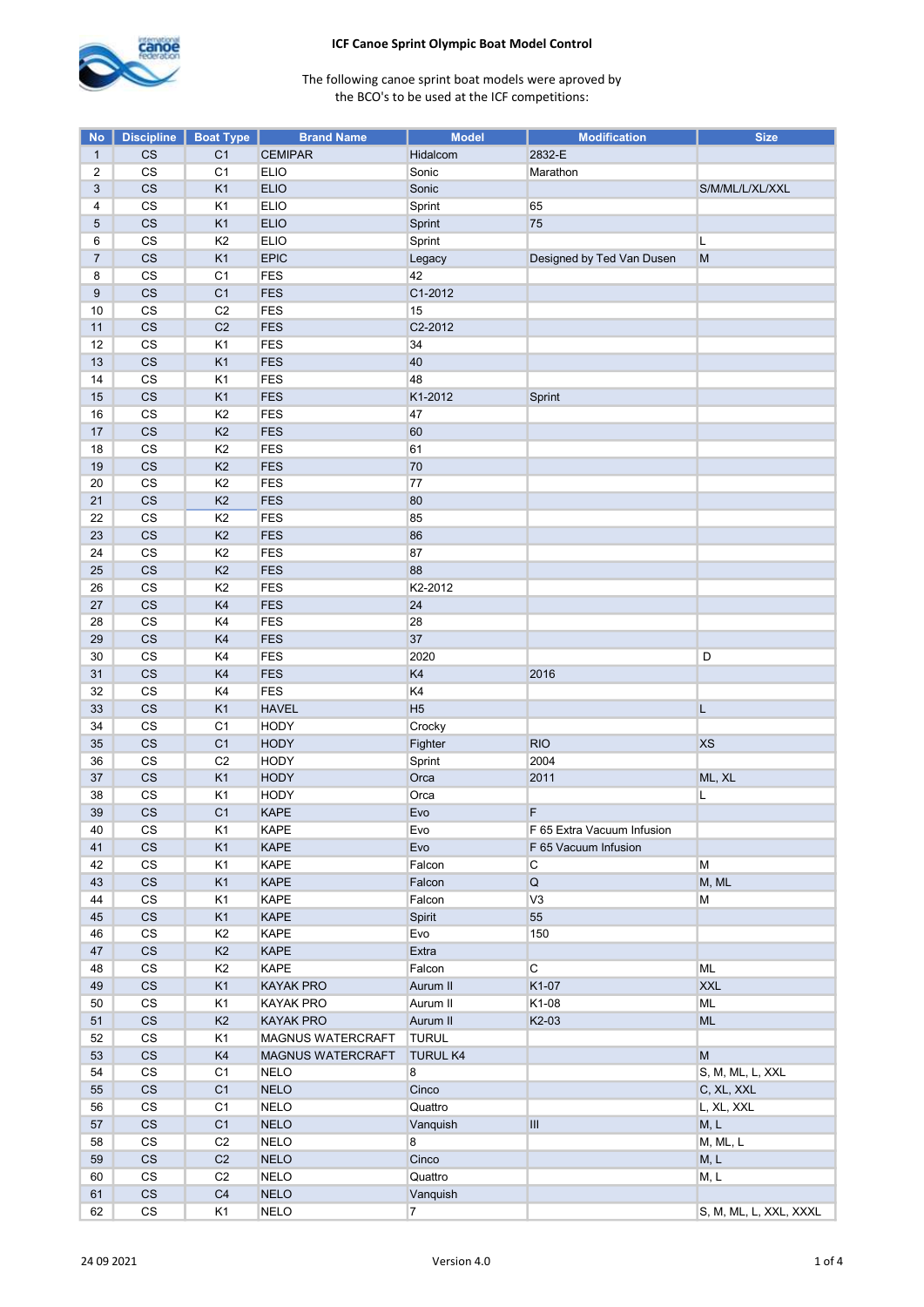

| <b>No</b> | <b>Discipline</b>        | <b>Boat Type</b> | <b>Brand Name</b> | <b>Model</b>     | <b>Modification</b>      | <b>Size</b>              |
|-----------|--------------------------|------------------|-------------------|------------------|--------------------------|--------------------------|
| 63        | СS                       | K <sub>1</sub>   | <b>NELO</b>       | Cinco            |                          | S, M, ML, L, XXL, XXXL   |
| 64        | CS                       | K <sub>1</sub>   | <b>NELO</b>       | Moskito          | 90                       |                          |
| 65        | CS                       | K <sub>1</sub>   | <b>NELO</b>       | Quattro          |                          | M, ML, L, XXL            |
| 66        | $_{\rm CS}$              | K <sub>1</sub>   | <b>NELO</b>       | Scorpion         |                          | Г                        |
| 67        | CS                       | K <sub>1</sub>   | <b>NELO</b>       | Vanquish         | Ш                        | М                        |
| 68        | CS                       | K <sub>1</sub>   | <b>NELO</b>       | Vanquish         | Ш                        | M, ML, L, XXL            |
| 69        | CS                       | K <sub>1</sub>   | <b>NELO</b>       | Vanquish         |                          |                          |
| 70        | CS                       | K <sub>2</sub>   | <b>NELO</b>       | $\overline{7}$   |                          | S, M, ML, L, XXL, XXXL   |
| 71        | CS                       | K <sub>2</sub>   | <b>NELO</b>       | Cinco            |                          | M, ML, L, XXL            |
| 72        | CS                       | K <sub>2</sub>   | <b>NELO</b>       | Quattro          |                          | M, ML, L, XXL            |
| 73        | $\mathsf{CS}\phantom{0}$ | K <sub>2</sub>   | <b>NELO</b>       | Vanquish         | Ш                        | ML, XXL                  |
| 74        | $\mathsf{CS}\phantom{0}$ | K <sub>2</sub>   | <b>NELO</b>       | Vanquish         | Ш                        | M, ML, L, XXL            |
| 75        | CS                       | K4               | <b>NELO</b>       | $\overline{7}$   |                          | M, ML, L, XXL            |
| 76        | CS                       | K4               | <b>NELO</b>       | Cinco            |                          | M, L                     |
| 77        | CS                       | K <sub>4</sub>   | <b>NELO</b>       | Quattro          |                          | M, L                     |
| 78        | CS                       | K4               | <b>NELO</b>       | Scorpion         |                          | M                        |
| 79        | CS                       | K4               | <b>NELO</b>       | Vanquish         | Ш                        | M, L                     |
| 80        | $\mathsf{CS}\xspace$     | K4               | <b>NELO</b>       | Vanquish         | Ш                        | M, L                     |
| 81        | <b>CS</b>                | K4               | <b>NELO</b>       | Vanquish         |                          | L                        |
| 82        | CS                       | K4               | <b>NELOUK</b>     | Nelo UK          | Produce of UK            |                          |
| 83        | CS                       | C <sub>1</sub>   | <b>PANNON</b>     |                  |                          | L                        |
|           |                          |                  |                   | London           |                          |                          |
| 84        | CS                       | K <sub>1</sub>   | <b>PANNON</b>     | London           |                          | M, L                     |
| 85        | $\mathsf{CS}\xspace$     | K <sub>1</sub>   | <b>PANNON</b>     | London           |                          |                          |
| 86        | CS                       | K <sub>2</sub>   | <b>PANNON</b>     | London           |                          | L                        |
| 87        | CS                       | C <sub>1</sub>   | <b>PLASTEX</b>    | Fighter          | 200                      |                          |
| 88        | $\mathsf{CS}\phantom{0}$ | C <sub>1</sub>   | <b>PLASTEX</b>    | Fighter          | 2009                     |                          |
| 89        | CS                       | C <sub>1</sub>   | <b>PLASTEX</b>    | Fighter          | 2012                     |                          |
| 90        | CS                       | C <sub>1</sub>   | <b>PLASTEX</b>    | Fighter          | 1000 BIG                 |                          |
| 91        | CS                       | C <sub>1</sub>   | <b>PLASTEX</b>    | Fighter          | 1000 EVO                 |                          |
| 92        | CS                       | C <sub>1</sub>   | <b>PLASTEX</b>    | Fighter          | 1000 RIO 2016            | M; L; XL; UNI            |
| 93        | CS                       | C <sub>1</sub>   | <b>PLASTEX</b>    | Fighter          | 1000 Small               |                          |
| 94        | $_{\rm CS}$              | C <sub>1</sub>   | <b>PLASTEX</b>    | Fighter          | 200 2009                 | M/L; UNI                 |
| 95        | CS                       | C <sub>1</sub>   | <b>PLASTEX</b>    | Fighter          | <b>200 BIG</b>           |                          |
| 96        | CS                       | C1               | <b>PLASTEX</b>    | Fighter          | 200 RIO                  | UNI                      |
| 97        | <b>CS</b>                | C <sub>1</sub>   | <b>PLASTEX</b>    | Fighter          | 200 RIO 2016             | L; M; L/XL; M/L; XL; UNI |
| 98        | CS                       | C1               | <b>PLASTEX</b>    | Fighter          | 2012 Evolution Prototype |                          |
| 99        | <b>CS</b>                | C <sub>1</sub>   | <b>PLASTEX</b>    | Fighter          | <b>EVO RIO 2016</b>      | <b>UNI</b>               |
| 100       | CS                       | C <sub>1</sub>   | <b>PLASTEX</b>    | Fighter          | RIO                      | <b>XS</b>                |
| 101       | CS                       | C <sub>1</sub>   | <b>PLASTEX</b>    | Fighter          | <b>RIO 2016</b>          | S; XS                    |
| 102       | CS                       | C <sub>1</sub>   | <b>PLASTEX</b>    | Fighter          |                          |                          |
| 103       | $\mathsf{CS}\xspace$     | C <sub>1</sub>   | <b>PLASTEX</b>    | Olympia          | Maxima 2004              | <b>UNI</b>               |
| 104       | $\mathbb{C}\mathbb{S}$   | C <sub>1</sub>   | <b>PLASTEX</b>    | Project          | Y                        | M; L; XL; UNI            |
| 105       | $\mathsf{CS}\xspace$     | C <sub>2</sub>   | <b>PLASTEX</b>    | <b>EDO</b>       | 2020                     | L/XL; M; UNI             |
| 106       | $\mathsf{CS}\xspace$     | C <sub>2</sub>   | <b>PLASTEX</b>    | Fighter          | 2001                     | S                        |
| 107       | CS                       | C <sub>2</sub>   | <b>PLASTEX</b>    | Fighter          | 2009                     | <b>UNI</b>               |
| 108       | $_{\rm CS}$              | C2               | <b>PLASTEX</b>    | Fighter          | 2012                     | <b>UNI</b>               |
| 109       | $\mathsf{CS}\xspace$     | C <sub>2</sub>   | <b>PLASTEX</b>    | Fighter          |                          |                          |
| 110       | $\mathsf{CS}\xspace$     | C <sub>2</sub>   | <b>PLASTEX</b>    | Maxima           | 04                       |                          |
| 111       | $\mathsf{CS}\xspace$     | C <sub>2</sub>   | <b>PLASTEX</b>    | Maxima           | 08                       | <b>UNI</b>               |
| 112       | $_{\rm CS}$              | C2               | <b>PLASTEX</b>    | Maxima           | 2002                     | <b>UNI</b>               |
| 113       | $\mathsf{CS}\xspace$     | C <sub>2</sub>   | <b>PLASTEX</b>    | Maxima           | 2004                     | <b>UNI</b>               |
| 114       | $\mathsf{CS}\xspace$     | C <sub>2</sub>   | <b>PLASTEX</b>    | Maxima           | 2020                     | L/XL; UNI; XL/XXL        |
| 115       | $\mathsf{CS}\xspace$     | C <sub>2</sub>   | <b>PLASTEX</b>    | Maxima           | RIO 2016                 | M/L; UNI                 |
| 116       | $_{\rm CS}$              | C <sub>2</sub>   | <b>PLASTEX</b>    | Olympia          | Maxima 2004              |                          |
| 117       | $\mathsf{CS}\xspace$     | C <sub>4</sub>   | <b>PLASTEX</b>    | Starlight        |                          | <b>UNI</b>               |
| 118       | $_{\rm CS}$              | K <sub>1</sub>   | <b>PLASTEX</b>    | <b>Bullet</b>    | 2020                     | S; M; L; XL              |
| 119       | $\mathsf{CS}\xspace$     | K1               | <b>PLASTEX</b>    | <b>Bullet</b>    | "SPEED"                  | L/XL                     |
| 120       | CS                       | K1               | <b>PLASTEX</b>    | <b>Bullet</b>    |                          | <b>UNI</b>               |
| 121       | CS                       | K1               | <b>PLASTEX</b>    | <b>Butterfly</b> |                          | M                        |
| 122       | $\mathbb{C}\mathbb{S}$   | K1               | <b>PLASTEX</b>    | Composition      |                          |                          |
| 123       | $\mathsf{CS}\phantom{0}$ | K1               | <b>PLASTEX</b>    | Eagle            |                          | L/XL                     |
|           |                          |                  |                   |                  |                          |                          |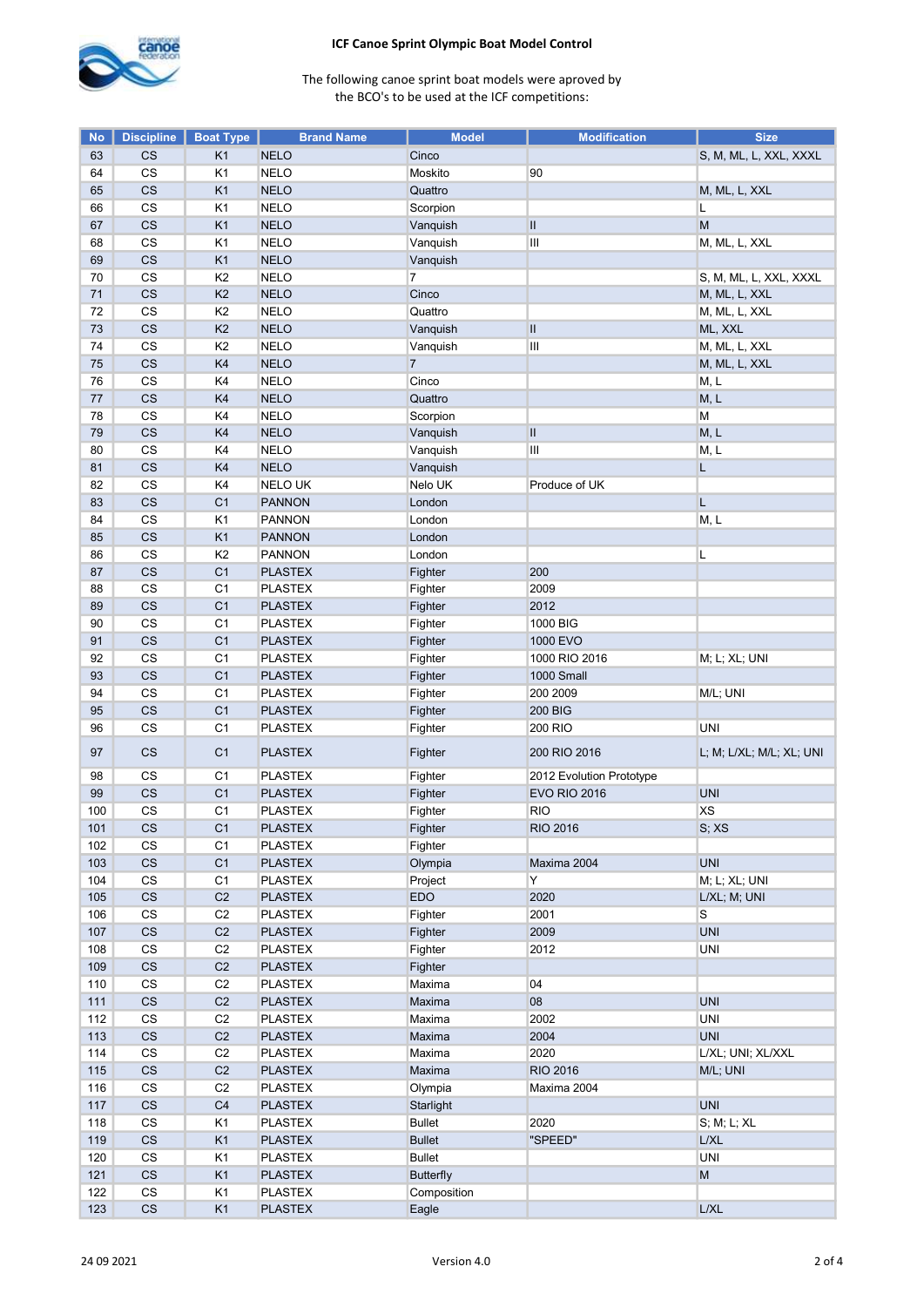

| <b>No</b>  | <b>Discipline</b>        | <b>Boat Type</b>     | <b>Brand Name</b>                | <b>Model</b>           | <b>Modification</b>      | <b>Size</b>            |
|------------|--------------------------|----------------------|----------------------------------|------------------------|--------------------------|------------------------|
| 124        | CS                       | K1                   | <b>PLASTEX</b>                   | Fighter                | 60                       |                        |
| 125        | CS                       | K <sub>1</sub>       | <b>PLASTEX</b>                   | Fighter                | 2009                     | ML/ UNI                |
| 126        | CS                       | K <sub>1</sub>       | <b>PLASTEX</b>                   | Fighter                | 2012 Evolution Prototype |                        |
| 127        | CS                       | K <sub>1</sub>       | <b>PLASTEX</b>                   | Fighter                | 85/1000 W                |                        |
| 128        | CS                       | K <sub>1</sub>       | <b>PLASTEX</b>                   | Fighter                | 85/RIO                   | <b>UNI</b>             |
| 129        | CS                       | K <sub>1</sub>       | <b>PLASTEX</b>                   | Fighter                | <b>RIO 2016</b>          | <b>UNI</b>             |
| 130        | $\mathbb{C}\mathbb{S}$   | K <sub>1</sub>       | <b>PLASTEX</b>                   | Olympic Warrior        | 55                       |                        |
| 131        | CS                       | K1                   | <b>PLASTEX</b>                   | <b>Olympic Warrior</b> | 2013                     |                        |
| 132        | CS                       | K <sub>1</sub>       | <b>PLASTEX</b>                   | Olympic Warrior        |                          | L; UNI                 |
| 133        | CS                       | K <sub>1</sub>       | <b>PLASTEX</b>                   | Project                | X                        | L; XL                  |
| 134        | CS                       | K <sub>1</sub>       | <b>PLASTEX</b>                   | Samurai                |                          | L                      |
| 135        | CS                       | K <sub>1</sub>       | <b>PLASTEX</b>                   | Warrior                | 60                       |                        |
| 136        | $_{\rm CS}$              | K <sub>1</sub>       | <b>PLASTEX</b>                   | Warrior                | $85 + / 08$              | <b>XXL</b>             |
| 137        | $\overline{\text{CS}}$   | K <sub>1</sub>       | <b>PLASTEX</b>                   | Warrior                | 85/05                    |                        |
| 138        | CS                       | K <sub>2</sub>       | <b>PLASTEX</b>                   | <b>Bullet</b>          | 2020                     | S/M/L; M/L; XL/XXL     |
| 139        | CS                       | K <sub>2</sub>       | <b>PLASTEX</b>                   | <b>Bullet</b>          | "SPEED"                  | L/XL                   |
| 140        | CS                       | K <sub>2</sub>       | <b>PLASTEX</b>                   | <b>Bullet</b>          |                          | <b>XL</b>              |
| 141        | $\mathsf{CS}\xspace$     | K <sub>2</sub>       | <b>PLASTEX</b>                   | Eureca                 | 150                      | <b>ML</b>              |
| 142        | CS                       | K <sub>2</sub>       | <b>PLASTEX</b>                   | Eureka                 | 2006                     | <b>XXL</b>             |
| 143        | $\mathsf{CS}\xspace$     | K <sub>2</sub>       | <b>PLASTEX</b>                   | Fighter                | 150 2012                 |                        |
| 144        | $\mathbb{C}\mathbb{S}$   | K <sub>2</sub>       | <b>PLASTEX</b>                   | Fighter                | 170 2012                 |                        |
| 145        | CS                       | K <sub>2</sub>       | <b>PLASTEX</b>                   | Fighter                | 170+2012                 |                        |
| 146        | CS                       | K <sub>2</sub>       | <b>PLASTEX</b>                   | Fighter                | RIO 2016                 | UNI                    |
| 147        | <b>CS</b>                | K4                   | <b>PLASTEX</b>                   | <b>Bullet</b>          | 2020                     | XL/M/L                 |
| 148        | CS                       | K4                   | <b>PLASTEX</b>                   |                        | 335                      |                        |
|            |                          |                      |                                  | Fighter                |                          |                        |
| 149<br>150 | CS<br>CS                 | K4<br>K4             | <b>PLASTEX</b><br><b>PLASTEX</b> | Fighter                | 2012 335+<br>$335+$      | <b>UNI</b>             |
| 151        | CS                       | K4                   | <b>PLASTEX</b>                   | Fighter                |                          | L/XL                   |
|            |                          |                      |                                  | Fury                   |                          |                        |
| 152        | $_{\rm CS}$<br>CS        | K4<br>K <sub>4</sub> | <b>PLASTEX</b>                   | Fury                   |                          | UNI                    |
| 153        |                          |                      | <b>PLASTEX</b>                   | Fury                   |                          | <b>XL</b><br><b>XL</b> |
| 154        | CS                       | C <sub>1</sub>       | <b>PRESTOL</b>                   | One                    | + ULTRA                  |                        |
| 155        | CS                       | C <sub>1</sub>       | <b>PRESTOL</b>                   | One                    |                          | M                      |
| 156        | CS                       | C <sub>1</sub>       | <b>PRESTOL</b>                   | Proactive              |                          |                        |
| 157        | CS                       | K <sub>1</sub>       | <b>PRESTOL</b>                   | One                    | + ULTRA                  | <b>XL</b>              |
| 158        | $\mathbb{C}\mathbb{S}$   | K <sub>1</sub>       | <b>PRESTOL</b>                   | One                    |                          | M                      |
| 159        | CS                       | C <sub>1</sub>       | <b>ROMAN</b>                     | <b>DYNAMIC</b>         | <b>SUPERELITE PISTA</b>  | M, L                   |
| 160        | CS                       | K <sub>1</sub>       | <b>ROMAN</b>                     | <b>DYNAMIC</b>         |                          | M, ML, L               |
| 161        | CS                       | K <sub>1</sub>       | <b>ROMAN</b>                     | DYNAMIC EVO            | <b>ELITE PISTA</b>       | S, M                   |
| 162        | <b>CS</b>                | K <sub>2</sub>       | <b>ROMAN</b>                     | DYNAMIC EVO            | SUPERELITE MARATHON      | S, M, ML, L, XL        |
| 163        | CS                       | K <sub>1</sub>       | <b>ROURACE</b>                   | T20                    | Marathon                 | L                      |
| 164        | CS                       | C <sub>1</sub>       | <b>SIPRE</b>                     | <b>KEPLER</b>          |                          | S, M, ML, L, XL, XXL   |
| 165        | $\mathsf{CS}\xspace$     | K <sub>1</sub>       | <b>SIPRE</b>                     | <b>KEPLER</b>          |                          | S, M, ML, L, XL, XXL   |
| 166        | CS                       | K <sub>2</sub>       | <b>SIPRE</b>                     | <b>KEPLER</b>          |                          | S, M, ML, L, XL, XXL   |
| 167        | $\mathsf{CS}\xspace$     | K4                   | <b>SIPRE</b>                     | <b>KEPLER</b>          |                          | S, M, ML, L, XL, XXL   |
| 168        | CS                       | C <sub>1</sub>       | VAJDA                            | Apex                   | 200                      | L, M, XL               |
| 169        | <b>CS</b>                | C <sub>1</sub>       | <b>VAJDA</b>                     | Edge                   | 200                      | M, L, XL, XXL          |
| 170        | $\mathsf{CS}\phantom{0}$ | C <sub>1</sub>       | VAJDA                            | Edge                   | 1000                     | M, L, XL, XXL          |
| 171        | CS                       | C <sub>1</sub>       | VAJDA                            | Nova                   | 200                      | M, L, XL, XXL          |
| 172        | $\mathbb{C}\mathbb{S}$   | C <sub>1</sub>       | VAJDA                            | Nova                   | 1000                     | M, L, XL, XXL          |
| 173        | $\mathsf{CS}\xspace$     | C <sub>1</sub>       | VAJDA                            | Shark                  |                          | M, L, XL, XXL          |
| 174        | $\mathbb{C}\mathbb{S}$   | C <sub>1</sub>       | VAJDA                            | Shark sprint           |                          |                        |
| 175        | $\mathsf{CS}\xspace$     | C <sub>2</sub>       | <b>VAJDA</b>                     | Apex                   |                          | M                      |
| 176        | CS                       | C <sub>2</sub>       | VAJDA                            | Nova                   |                          | M, L, XL               |
| 177        | CS                       | C <sub>2</sub>       | <b>VAJDA</b>                     | Shark                  |                          | M, L, XL               |
| 178        | $\mathsf{CS}\xspace$     | C <sub>4</sub>       | VAJDA                            | Shark                  |                          | L, XL                  |
| 179        | $\mathsf{CS}\xspace$     | K <sub>1</sub>       | VAJDA                            | Accelero               | Racing Pro               | $\mathbf S$            |
| 180        | CS                       | K <sub>1</sub>       | VAJDA                            | Accelero               |                          | S, M, L, XL            |
| 181        | CS                       | K <sub>1</sub>       | VAJDA                            | Ace                    |                          | S, M, L                |
| 182        | CS                       | K1                   | VAJDA                            | Apex                   | X Yurenia                | <b>XL</b>              |
| 183        | CS                       | K <sub>1</sub>       | <b>VAJDA</b>                     | Apex                   | Badri                    | <b>XL</b>              |
| 184        | $\mathsf{CS}\xspace$     | K <sub>1</sub>       | VAJDA                            | Apex                   | Glide                    |                        |
| 185        | CS                       | K1                   | VAJDA                            | Apex                   |                          | L, M, XL               |